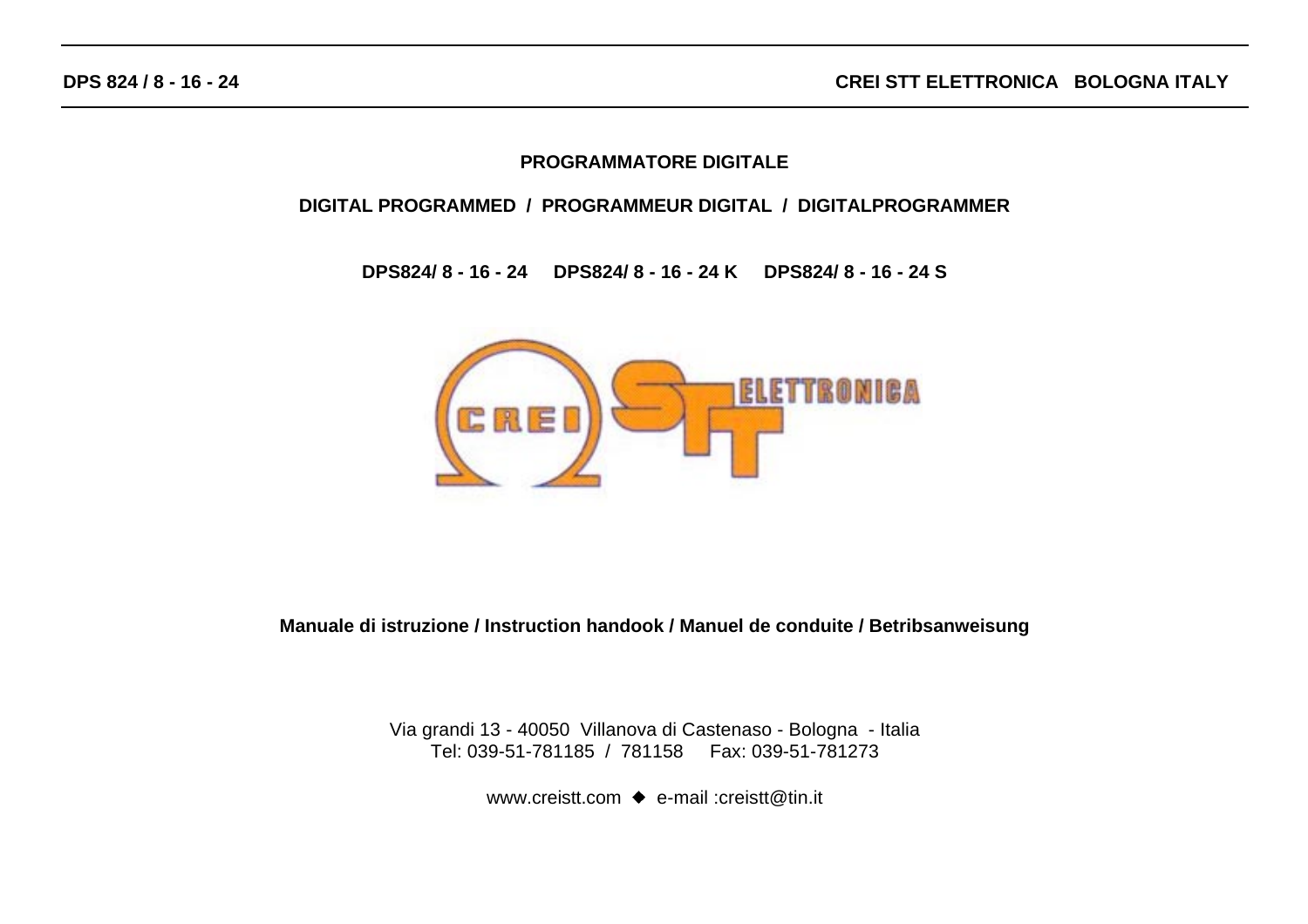# **CREI STT ELETTRONICA BOLOGNA ITALY**

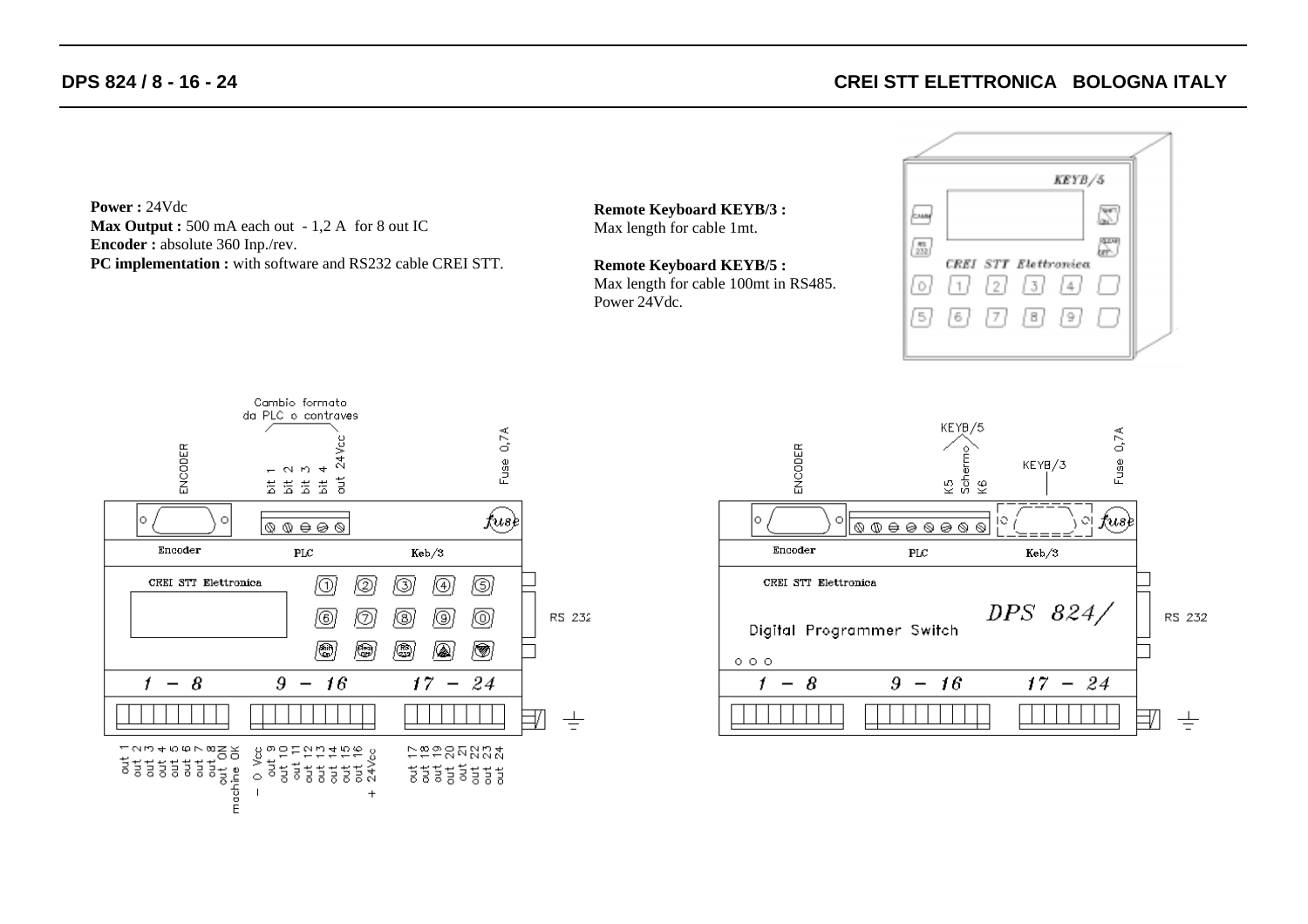# **INDEX**

|                          | 1.1 DPS 824/8 - 16 - 24 technical specifications 2  |  |
|--------------------------|-----------------------------------------------------|--|
|                          |                                                     |  |
|                          |                                                     |  |
|                          |                                                     |  |
| 4.3<br>4.4<br>4.7<br>4.8 | Select external size (PLC or Thumb-wheel Switches)5 |  |
|                          |                                                     |  |
|                          | 5.2 Multiple Phase programming of the same CAM 7    |  |
|                          |                                                     |  |
|                          |                                                     |  |

# CREI STT ELETTRONICA BOLOGNA ITALY

| Layout drawing                          |  |
|-----------------------------------------|--|
|                                         |  |
| Encoder and programmer cable connection |  |
|                                         |  |
| Advance chart                           |  |
|                                         |  |
| Serial Port cable connection            |  |
|                                         |  |
| Program table                           |  |
|                                         |  |
| After sale service                      |  |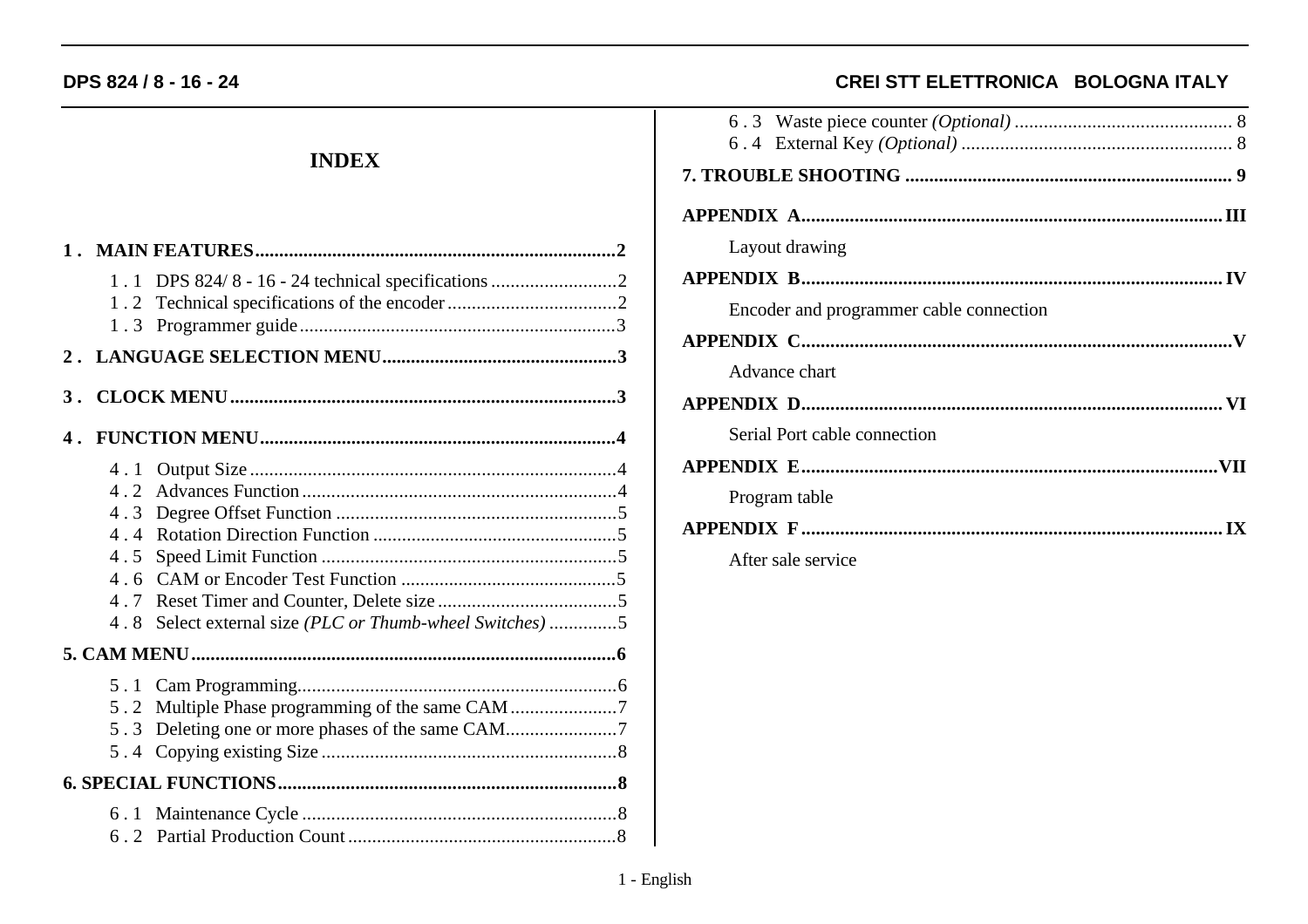# **CREI STT ELETTRONICA BOLOGNA ITALY**

# **1 . MAIN FEATURES**

This unit has been designed and realised to generate and process electrical timing signals necessary to run any automatic machine type.

The equipment is based on the principle of a cam programmer; instead of using special shaped cams or adjustable cams to actuate the micro witches, the wanted "ON/OFF" switching points are keyboard programmed.

#### *Comprehension :*

**Cam :** function allowing ON/OFF signals within 360 degrees of a complete revolution (turn).

**Phase :** cam section included between the "ON" condition and the subsequent "OFF" one.

The "ON/OFF" points (at this points on the electrical output there are the condition "1") are determined during the programming phase and chosen by the programmer with one degree resolution .

Configuration defined by a complete program of all used cams, with relevant phases

**Size :** pulse generator to be fitted on continuous motion mechanical members with direct drive.

**Programmer :** the unit receives the pulses from the encoder and processes them according to the pre-set program (size).

- $\blacktriangledown$ : to confirm the digited or keep on selecting
- $\triangle$  : to select or come back to the previously inserted data.

#### **1 . 1 DPS 824/ 8 - 16 - 24 technical specifications**

- Power 24VCC
- NPN or PNP Output. Each output can supply max. 350mA, max. 1.2A for each 8 set cam (NPN max. 50mA). Outputs are short circuit protected but not Overload protected.
- 32 Character LCD display
- 8-16-24 programmable Cams
- 180 phases for each CAM may be selected
- Memory for up to 99 size
- Response speed up to 2400 RPM. This speed decreases if Anticipation is selected.

#### **1 . 2 Technical specifications of the encoder**

The programming unit are supplied complete with STT ELETTRONICA absolute encoders in any case.

Whatever damage or fault origined by other encoder makes will make void all warranties .

The same is for any possible connection that could damage the equipment irreparably.

- Shaft (diameter) : 10mm
- Load on the shaft : 200N (20.5Kg.) axial and radial
- Number of revolution: 3000 max. (for short periods 6000)
- Moment of inertia : 80 gcm2
- 15 pole connector : IP54 insulation
- 19 pole connector : IP65 insulation
- Working temperature :  $0 + 60^{\circ}$  C.
- Binary code
- Power supply : 8V to 24Vdc.
- Absorption :  $80 / 120$  mA
- Output power : 30mA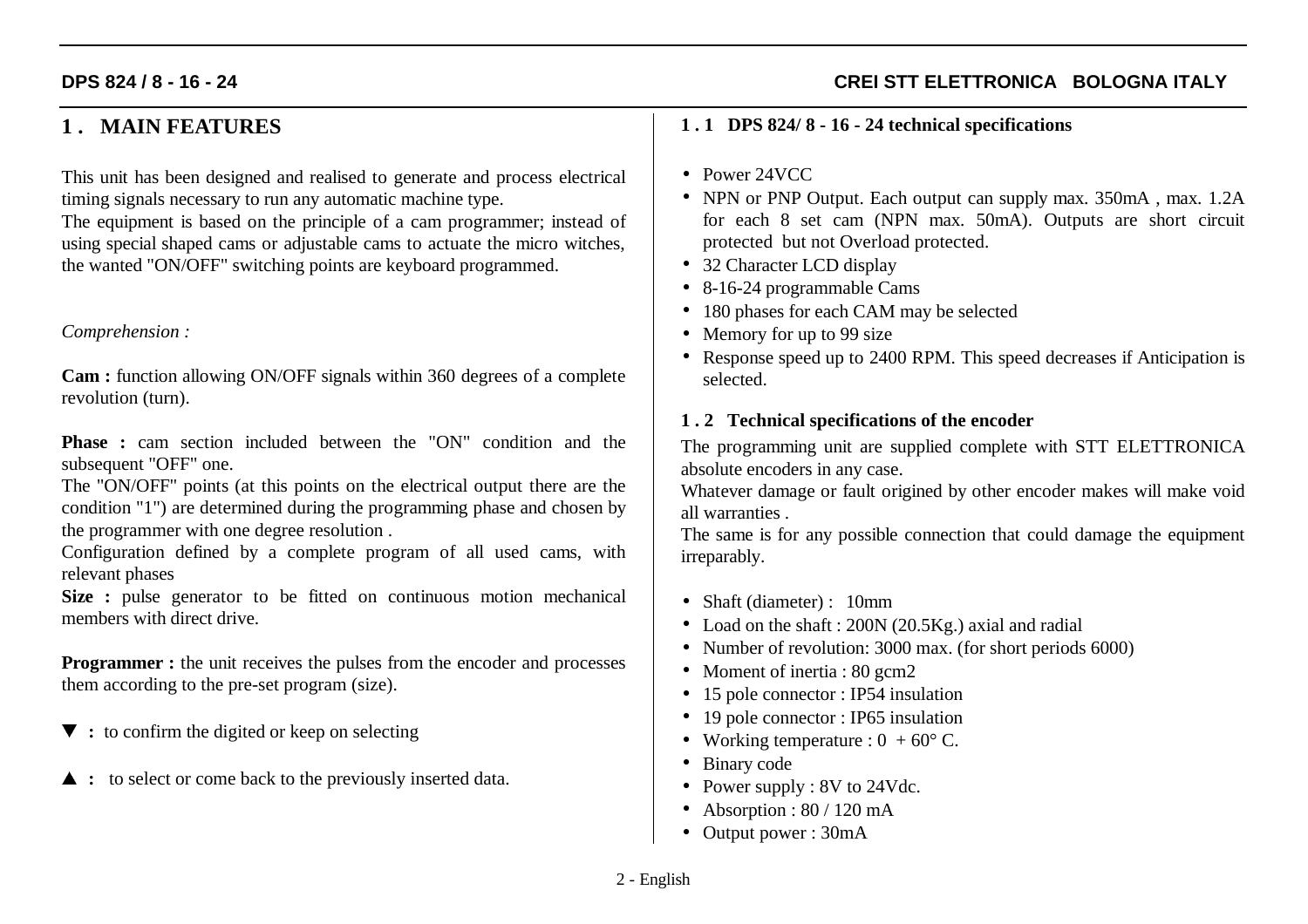#### **1 . 3 Programmer guide**

NUM. OF ADVANCES  $0,1=6,2=12,3=24,0$ 

main display

SIZE  $1 =$  Indicates the programmed output format.

UNCONNECTED = displays the DPS status, the encoder is disconnected.

DEGREES or  $REVOLUTIONS = When the encoder is connected, displays$ the angular position or rotational speed of the encoder in RPM if the speed exceeds 10 turns per minute.

T 00000000 = Indicates the number of turns completed by the encoder. This can used to indicate the piece count with an external input (see Chap. 6.3, Special Functions).

Before starting to program the Cams, make sure that the Function Parameters are set correctly. To do this, use the keyboard to go through the 4 main menus.

Language selection Menu

Clock Menu

Function Menu

Cam Menu

# **CREI STT ELETTRONICA BOLOGNA ITALY**

#### **2 . Language selection menu**

From the main display, use the  $\triangle$  key to access the language selection menu. At this point, type the number which corresponds to the desired language:

- 1. Italian 2. English 3. French
- 4. German 5. Spanish

# **3 . Clock Menu**

From the main display, use the *Clear/Off* key to be able to set the date and time. Then use the following keys :

*Clear/Off* to leave the settings as they currently are.

*Shift/On* to change the date settings.

Once changed, use the  $\blacktriangledown$  key to confirm. This operation will be used whenever a data entry needs to be confirmed.

Type the number which corresponds to the desired day of the week.

1. Monday 2. Tuesday 3. Wednesday 4. Thursday 5. Friday 6. Saturday

7. Sunday

Continue through the rest of the menus till the last display always confirming with the  $\nabla$  key. At the end, use the *Clear/Off* key to return to the main display.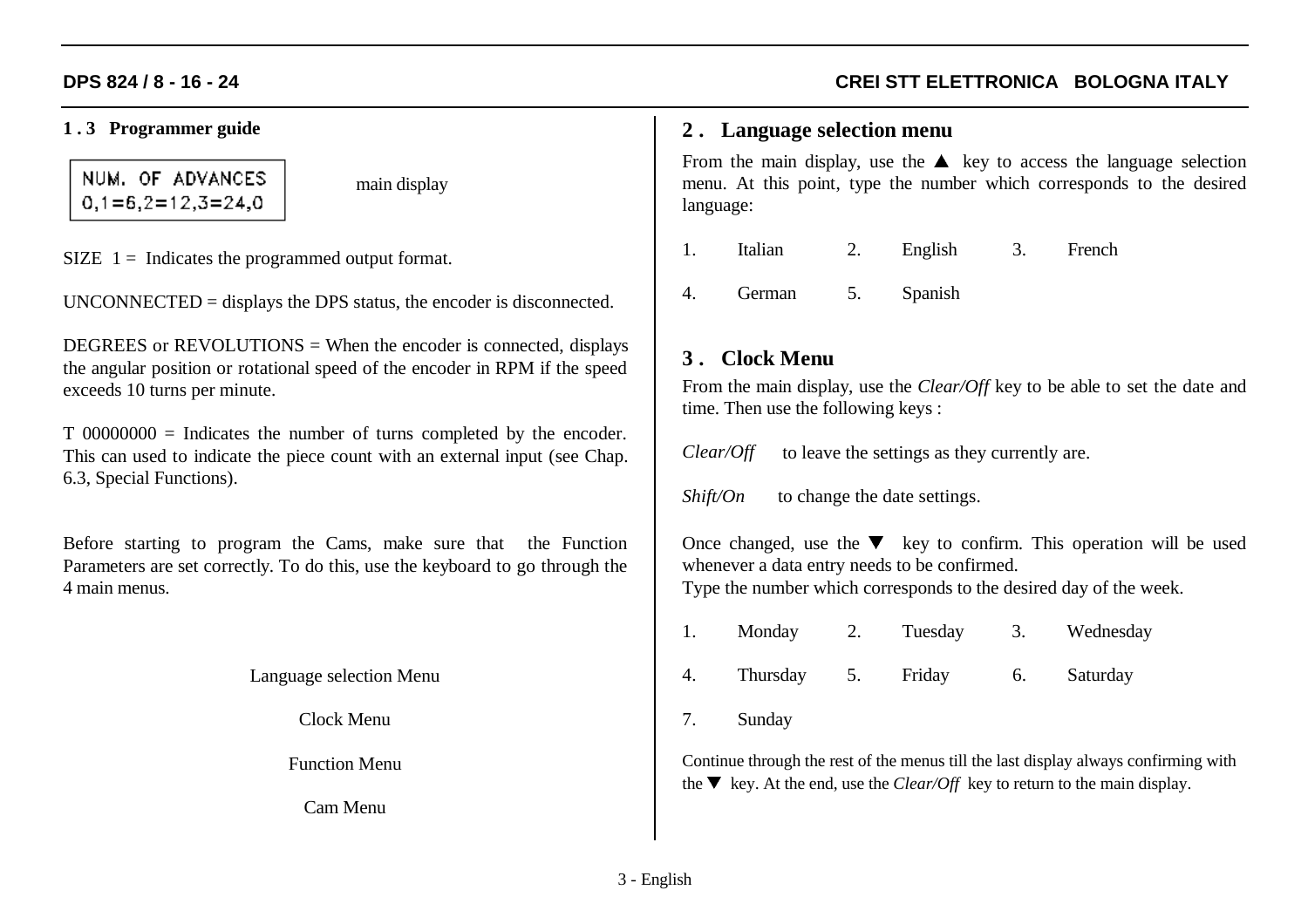# **4 . Function menu**

Use the  $\blacktriangledown$  key to access the Function menu from the main display. Continue using the On-line instructions until the code (4-5-6) is requested.

Once in the function menu, the list of functions may be scrolled forward with the  $\nabla$  key or backwards with the  $\blacktriangle$  key. Use the  $\nabla$  key to confirm any data change. Use the *Clear/Off* at any time to exit the function menu.

**Warning: Once in this menu, any change made will take affect immediately without it being confirmed. It is good practice therefore not to give the access code to unauthorised personnel.**

CREI STT **BOLOGNA** ITALY - 2578 P60B

2578 : Serial numberP60B : Software being used

Before entering the menu, general summary information is displayed.

#### **4 . 1 Output Size**

| OUTPUT SIZE    |  |
|----------------|--|
| $[01 - 06]$ 01 |  |

This is the active size on the outputs once the functions set-up has been completed. It can only be set from this menu.

#### **4 . 2 Advances Function**

**0 = non advances1 = 8 set of advances2 = 16 set of advances3 = 24 set of advances** **CREI STT ELETTRONICA BOLOGNA ITALY**

Once the advances sets has been selected, the programmer will require an advances value in Milliseconds .This value can be found in practice or with a simple mathematical formula (illustrated later on) but may not correspond to the true requirements. This for the reason that no variables are taken into consideration which distinguishes delays or mechanical differences between machines. A more practical way is by starting with a very low value and gradually increasing it until the correct value is found. It is preferable that the advanced value is found at the maximum speed for the machine. This assures that the value will work correctly even at the low speeds.

#### *The mathematical formula is as follows:*

**Known data** : Encoder Rotation speed (Cycles/Min), anticipation/Delay necessary (Degrees) **Value to Find**: Value in ms (milliseconds to set on the programmer)  $Cycles/Min/60 = n (Cycles/Sec)$  $1000 / n = N$  (milliseconds/Revolution)  $N / 360 = O$  (milliseconds/degree)  $Q \times D$  Degrees of Advances = T (time in milliseconds to set on the programmer)

Example: Encoder shaft  $=$  300 Turns/Min Advances Required = 30 Degrees at max. speed  $300 / 60 = 5$  Cycles/Sec.  $1000 / 5 = 200$  milliseconds/turn  $200 / 360 = 0.55$  milliseconds per degree  $0.55 \times 30 = 16.6$  (anticipation time to set on the programmer)

A simplified table calculated using the above formulas can be found in appendix 'C' at the end of the manual.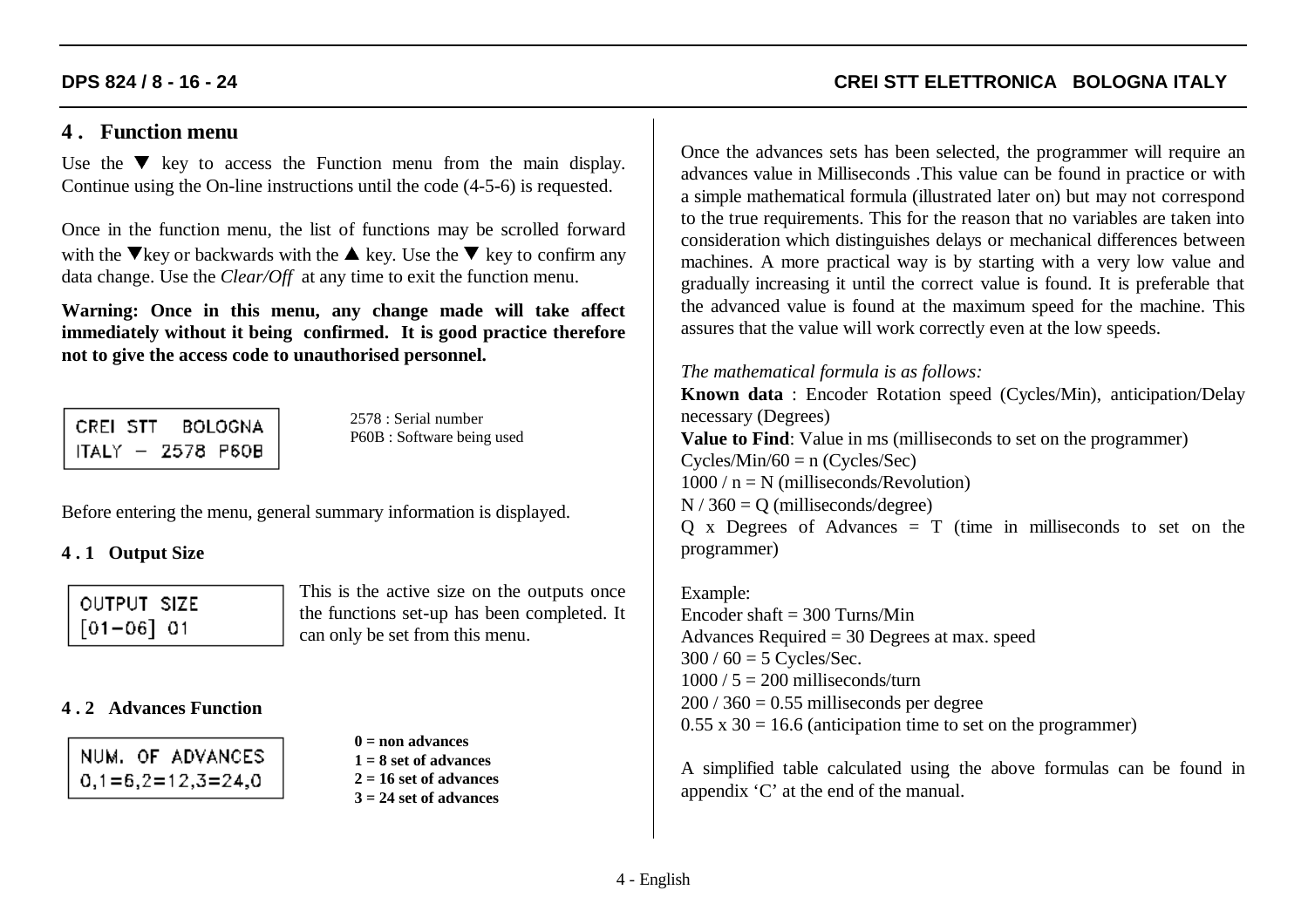# **CREI STT ELETTRONICA BOLOGNA ITALY**

#### **4 . 3 Degree Offset Function**

Gives the possibility to input the offset degrees between the encoder and the machine. This gives the user a quick method of phasing the encoder with

NO PHASE DISP.  $= 0$ SET PHASE DISP. = 9 the machine.

Type in *0* if you wish to use the encoder Zero-Mark (a logical use). Then exit and

rotate the encoder shaft until it coincides with machine's "0" point. At this point, tighten the encoder coupling between the encoder shaft and the mechanical joint to fix the encoder position.

Type in 9 if it is not possible to obtain a correspondence as described above. The programmer will automatically calculate the offset degrees between the encoder with the machine.

#### **4 . 4 Rotation Direction Function**

REVOLUTION DIRECT.  $OR = 0$   $AOR = 1$ 

The programmer accepts the encoder signals in both clockwise and anticlockwise directions. The keyboard can be used to set

the rotation direction so the display will always show an incremental value.

#### **4 . 5 Speed Limit Function**

| SPEED LIMIT |      |
|-------------|------|
| $RPM =$     | .000 |

Gives the possibility to set a maximum shaft rotation speed (RPM). This option dedicates the last DPS Cam to be used as an output indicator that the set rotation speed has been

exceeded. Obviously, if this Cam is used for this purpose, it cannot be used normally.

#### **4 . 6 CAM or Encoder Test Function**

| $TEST$ CAMS $=$ 9   |  |  |
|---------------------|--|--|
| $ENC=7$ $(END = 0)$ |  |  |
|                     |  |  |

CAM Test: This gives the possibility to test the Cam outputs. This is useful after machine installation or for diagnosing an eventual problem situation.

ENCODER Test: Used to verify the Encoder functioning or its connecting cable .Type in 7 and make one rotation handle to test the bit encoder. The display will show encoder OK or FAULT.

#### **4 . 7 Reset Timer and Counter, Delete size**

This operation is activated from the function menu. After inputting the access code, the general display is shown.

CREL STT BOLOGNA ITALY - 2578 P60B

At this point use the *Clear/Off* key to reset the counters and follow the instructions asshown.

#### **4 . 8 Select external size** *(PLC or Thumb-wheel Switches)*

 $0$ ".

In order to change formats from a PLC or Thumb-wheel switches, the DPS must be enabled to recognise external signals. To do this, the output format

| CHOOSE SIZE    |  |
|----------------|--|
| $[01 - 10]$ 01 |  |

must be set from the function menu with "0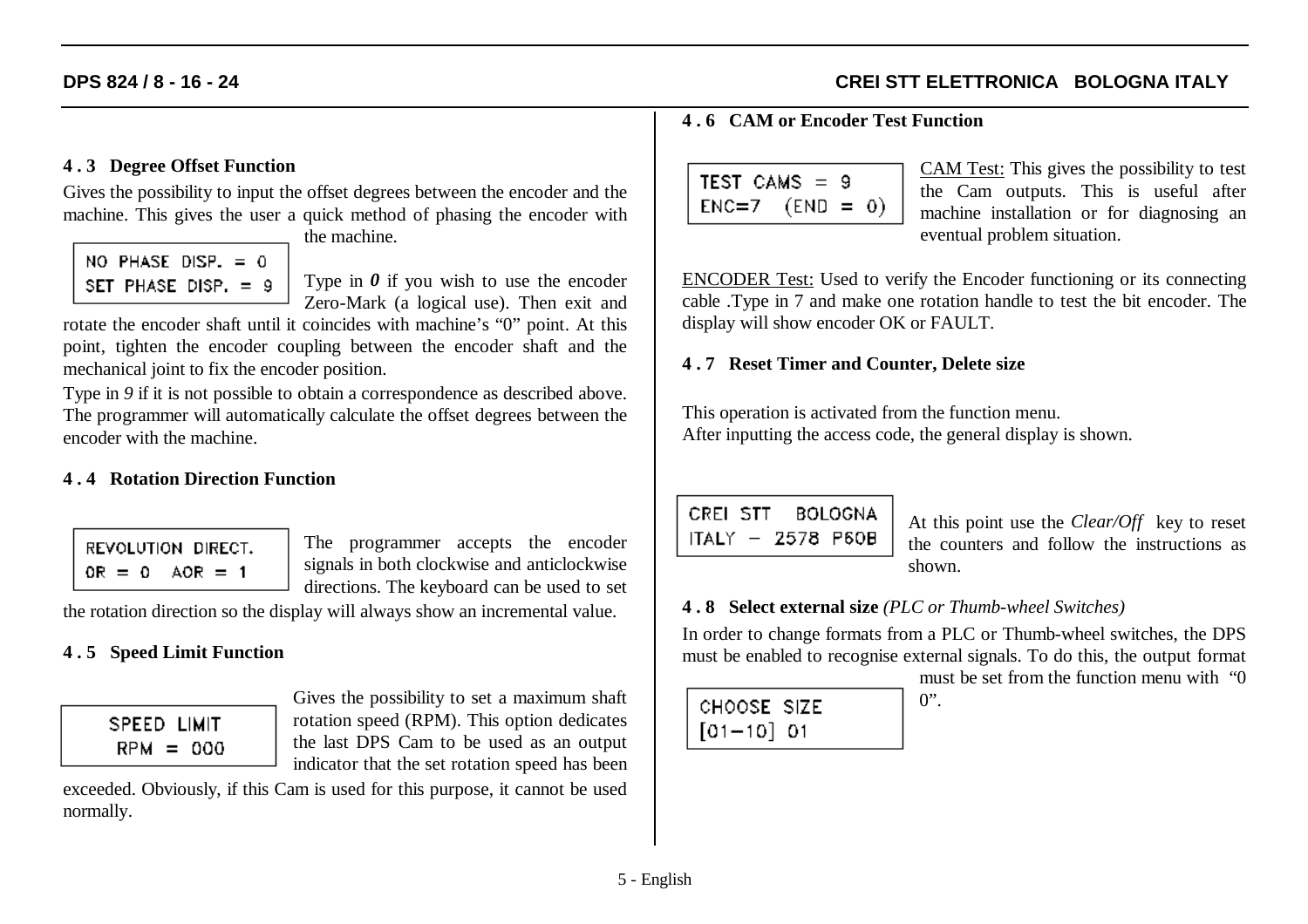| <b>Electrical Connection Diagram</b>                |                                      | 1 2 3 4                                                                                                      | <b>SIZE</b>           |
|-----------------------------------------------------|--------------------------------------|--------------------------------------------------------------------------------------------------------------|-----------------------|
| PLC<br>1234C                                        |                                      | O U<br>$\perp$<br>0<br>O<br>- 0<br>1<br>O<br>$\Box$<br>$\mathbf{1}$<br>0<br>0<br>Ħ<br>$\perp$<br>Ð<br>$\Box$ | 2<br>3<br>4<br>5<br>6 |
| $C = out signal 24$ Vcc                             |                                      | 1<br>1<br>n                                                                                                  | 7<br>8                |
| $1 - 2 - 3 - 4 = 24$ Vcc<br>$1 - 2 - 3 - 4 = 0$ Vcc | $bit = 1$<br>per<br>$bit = 0$<br>per | 0                                                                                                            | 9                     |

#### **5. Cam Menu**

Using the  $\nabla$  key from the main display, the Function menu or the Cam programming functions are accessed. Use the  $\blacktriangledown$  key again to start programming.

#### *ATTENTION*

The operations performed in this menu do NOT take effect immediately like they in the Function menu. They take effect only after the work is completed with a save operation (as we will see later on). Therefore, to exit without saving the programmed formats, use the  $\triangle$  key till the main display is reached.

# **CREI STT ELETTRONICA BOLOGNA ITALY**

#### **5 . 1 Cam Programming**

CHOOSE SIZE  $[01 - 10] 01$ 

DELETE SIZE 01 (YES  $\Psi$  $NO<sub>A</sub>$ 

- SIZE 01 CHOOSE CAM [01-16] 01
- SIZE 01 CAM 01 START/130 END\000
- **1** Type in the size number to program and then confirm the operation with the  $\blacktriangledown$  key.
- **2** If the size is being programmed for the first time, it is good practice to confirm the deletion.
- **3** Type in the Cam number to program and confirm with the  $\nabla$  key.
- **4** Type in the Phase start degrees  $(E.g.130)$  and confirm with the  $\nabla$  key.
- SIZE 01 CAM 01 START/130 END\160
- **5** Type in the Phase end degrees  $(E.g.160)$  and confirm with the  $\nabla$  key.



• **6** Select whether to program another Cam or to exit the programming mode. If another Cam program is selected, all the above steps will be repeated. If

programming is ended, the Access code (4 5 6) is requested to confirm that the programmed data are to be saved.

6 - English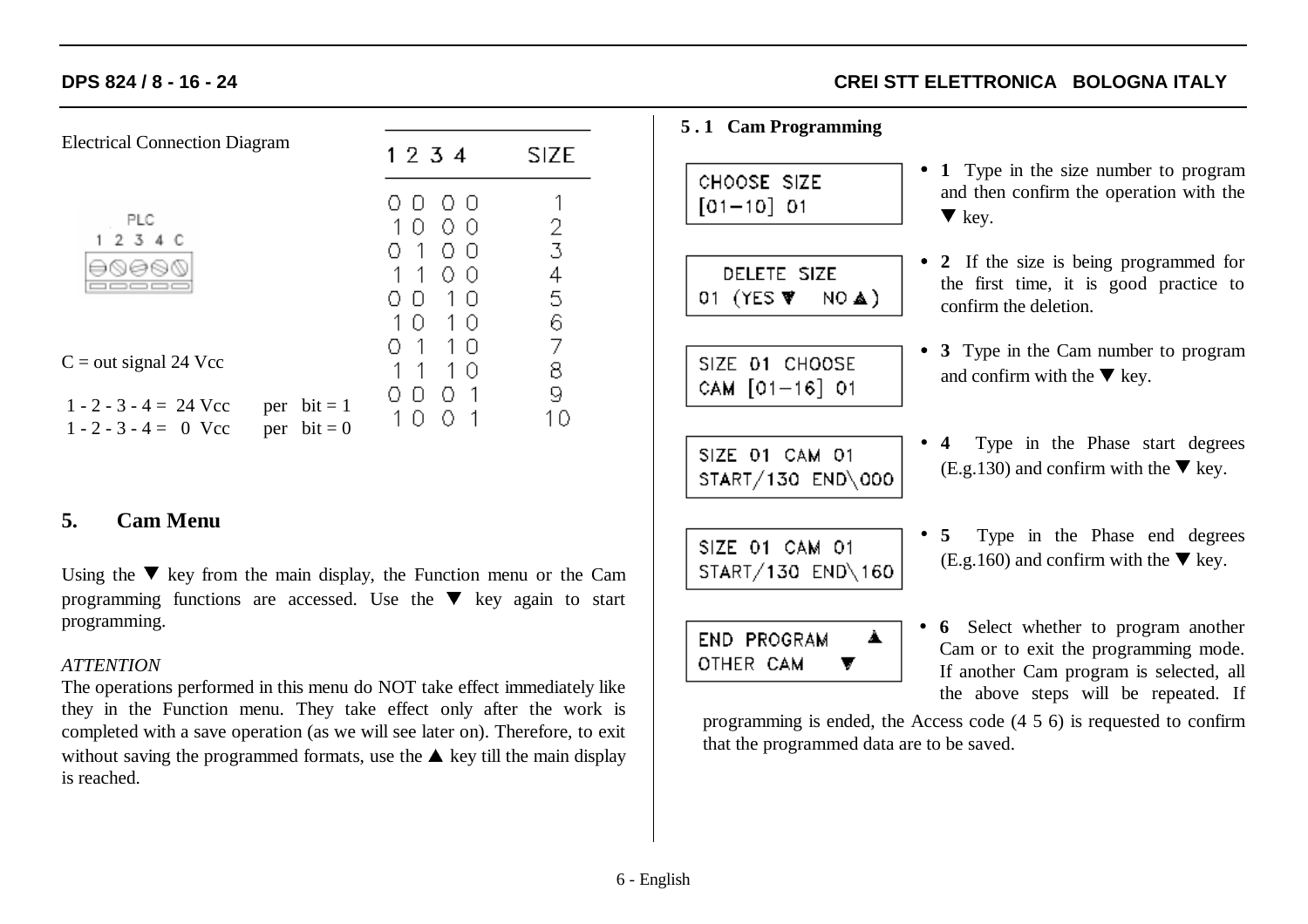# • **7** Continue following the instructions till completion.

**MEMORY** • **8**YES V NO A

WRITING STORED • **9**SIZE  $[01 - 10]01$ 

#### **5 . 2 Multiple Phase programming of the same CAM**

Each cam can be programmed with as many as 180 different phases. Its not necessary to program the phases in any particular order. The programmer will reorder the phases sequentially. There must NOT be any overlapping phases in the list.

| E.g. | Phase #1 | <b>Start:</b> 135 | End: $225$ |
|------|----------|-------------------|------------|
|      | Phase #2 | <b>Start: 212</b> | End: 260   |

The second phase selected will automatically be programmed as the only phase with the start of the 2nd and the end of the 2nd phase.

#### *Operations to perform:*

Follow the previous instructions till step #5 without using the  $\nabla$  key to confirm. Instead use the  $\triangle$  key to place the cursor in the Phase start field again and type in a new start phase.

If the new phase values are not within the other phase values (as indicated in the example), then 2 different phases are pre programmed. The number of different phases programmed is displayed before entering the selected cam after saving it.

**CREI STT ELETTRONICA BOLOGNA ITALY**

# SIZE 01 CAM 01 PHASE SEARCH 003

• **10** This screen does not appear when a cam is programmed for the first time.

#### **5 . 3 Deleting one or more phases of the same CAM**

To delete a phase from a cam, it is sufficient to select the phase to eliminate and set the phase end value equal to the phase start value.

*Example:* If phase # 2 has to be eliminated from cam # 9;

| CAM #09  |             |  |  |  |
|----------|-------------|--|--|--|
| Phase #1 | 087 - 113   |  |  |  |
| Phase #2 | 120 - 142   |  |  |  |
| Phase #3 | $227 - 239$ |  |  |  |
| Phase #4 | $270 - 315$ |  |  |  |

Screen .**10** would display the following:

Use the keyboard to select the phase to delete by typing "002" in place of

|                  | $"004"$ . |
|------------------|-----------|
| SIZE 01 CAM 09   |           |
| PHASE SEARCH 004 |           |

DIGIT CODE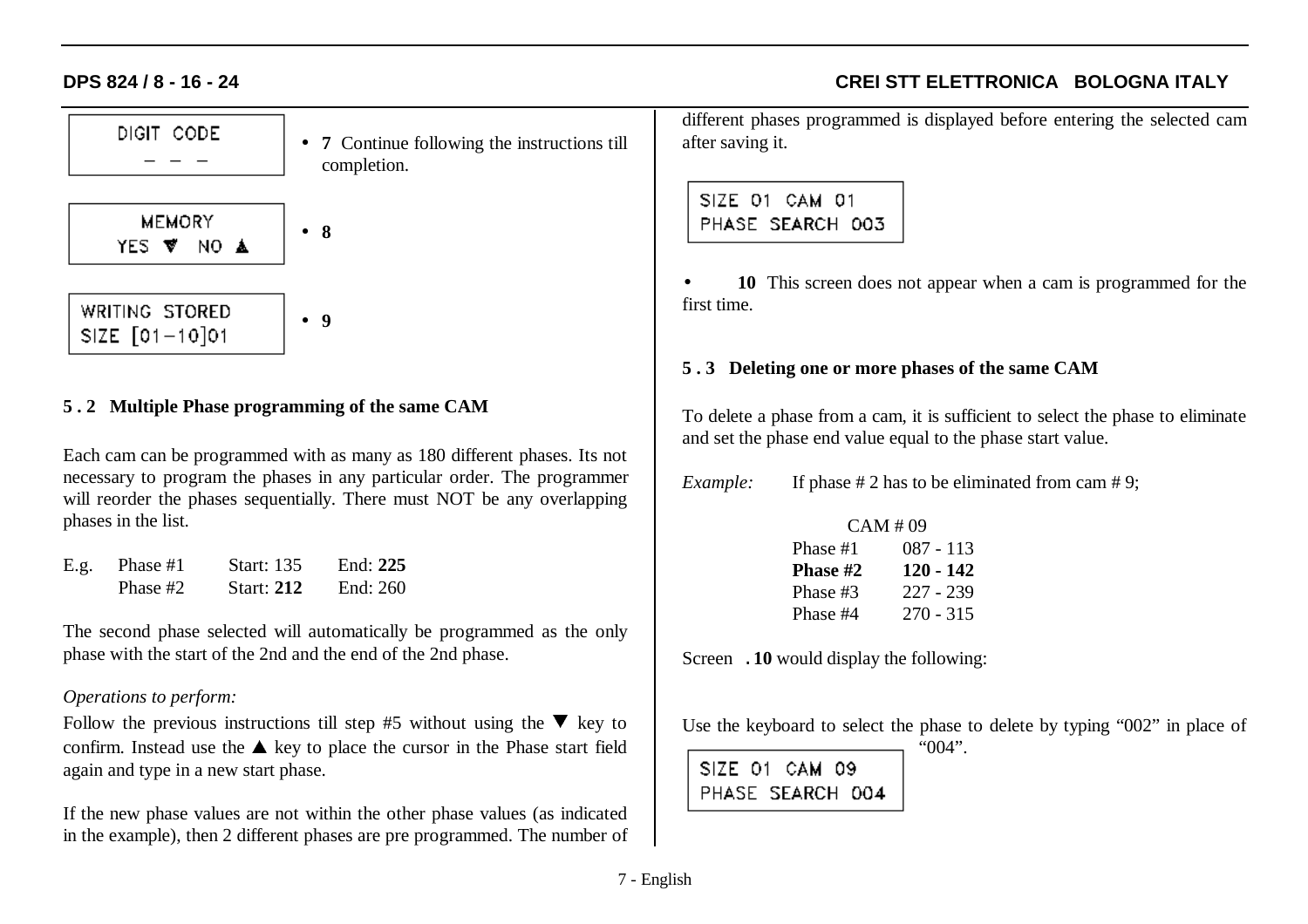# **CREI STT ELETTRONICA BOLOGNA ITALY**

# SIZE 01 CAM 09 START/120 END\142

Type in "120" in place of "142" for the Phase end degrees and confirm with the  $\blacktriangledown$ key. At this point, only 3 phase will remain once saved.

# **5 . 4 Copying existing Size**

This function is useful in case a size is needed where the cam program differs very little from the base size.

Instead of rewriting all the cam information, simply copy an existing size to a new size as follows:

*Example:* Copy size 3 to new size 4.

As the first operation, select the size to be copied from the function menu (in this case, 3).

Then enter in the cam menu and at the request of which size is to be programmed (screen .**1**), the value "03" will already be set. Answering with the  $\nabla$  key, the programmer will pass directly to the Save screen (screen .**9**) . Answering "04" at this point, will save all the contents of size "03" to the new format "04".

# **6. Special Functions** *(Key function)*

*ATTENTION*: These functions may only be accessed when the programmer is in normal working mode and at the main screen. In other words, the programmer must not be in any of the following menus; cam, functions, languages, etc.

#### **6 . 1 Maintenance Cycle**

Typing the *7* key will display the working hours of the machine.

#### **6 . 2 Partial Production Count**

- Typing the *8* key will start the partial production counter which is identified by the dot after the *T. 00000000* counter.

- Typing the *9* key will stop the counter, display it, and reset its contents.

#### **6 . 3 Waste piece counter** *(Optional)*

Typing the *4* key will display the waste piece count. This function is enabled by using an external input terminal #5 from the *PLC Format Change*. Having used one input for this function, the externally selectable formats available are now 8.

#### **6 . 4 External Key** *(Optional)*

This security feature assures that only authorised personal with the key may access the DPS. This function uses the last input terminal from the *PLC Format Change*.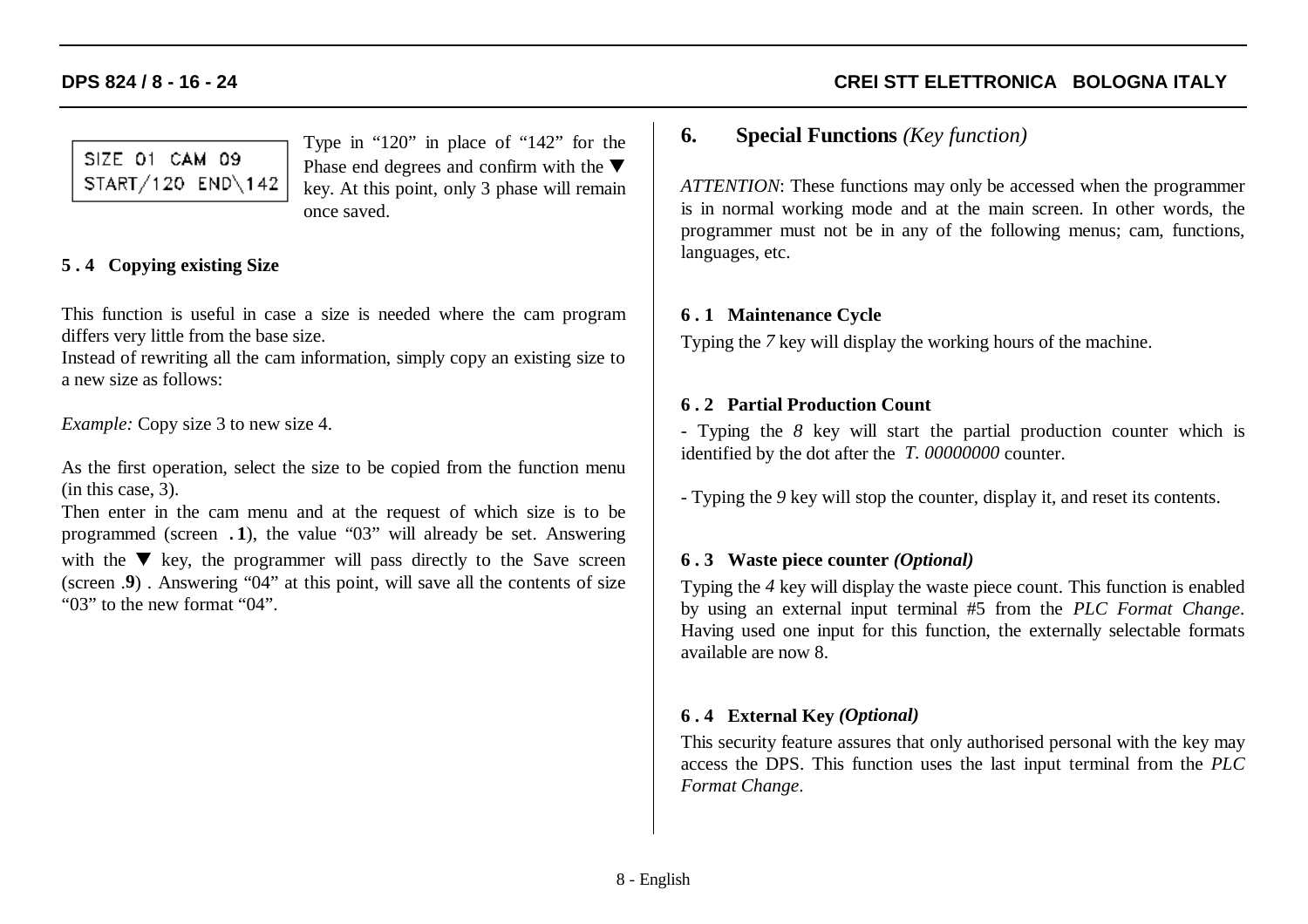# **CREI STT ELETTRONICA BOLOGNA ITALY**

# **7. Trouble Shooting**

*WARNING:* As a precaution, it is absolutely necessary that the power to the programmer is off before connecting or disconnecting the flat cables.

It is good practice to copy the phase programs in memory and their relative functions in the manual (see "Program Table" appendix D2) in case of mishandling by inexperienced personal, or memory loss caused by electrical noise from solenoids, etc. Therefore special attention must be taken to filter those units.

In these cases, first proceed to find the probable cause such as a bad RC filter. Then re-input the function data and set the Clock. .This operation will reset any bad data in the RAM memory.

**Fault** The programmer display does not work.

**Check** Control the main fuse and if burned-out, verify the cause before replacing it. Substitute the fuse with a similar type but not greater than 700mA. If the fuse keeps burning-out, please contact us.

**Fault** The programmer displays the wrong encoder position.

**Check** This problem may be caused either by a faulty encoder or encoder connection cable .Verify the problem by using the ENCODER TEST function described in section 4.8 pg.4

**Fault** The programmer displays the wrong rotation speed.

**Check** See previous problem.

**Fault** The programmer does not activate the outputs.

**Check** Control that the programmer is compatible with the output stages (PNP, NPN, Relays) and the flat cables are connected correctly. Use the CAM TEST function to control all the outputs. If it still does not work properly, then check for the possibility of any short circuits.

**Fault** The operator can't modify, delete or write new cam on the programmer

**Check** The programmer must be resetting cause a wrong tension or a noise effect. In this case the operator must rewrite all the parameters of the programmer (timer, functions, and language selection). Before rewrite the new cam program, delete all old size .

**NB:** The outputs are short circuit protected. The LEDS on the front of the programmer evidence any eventual fault (FAIL). If a short circuit occurs, the protection circuit automatically disables the outputs.

To reactivate them, cycle power off and then on again after the short has been removed. If the FAIL LEDS still come on, turn power off, remove the output connector and wait a few seconds before reconnecting and turning power back on again. This gives the protection circuit time to reset itself. If the FAIL LEDS still come on, means that one of the outputs from the driver circuit has burned out.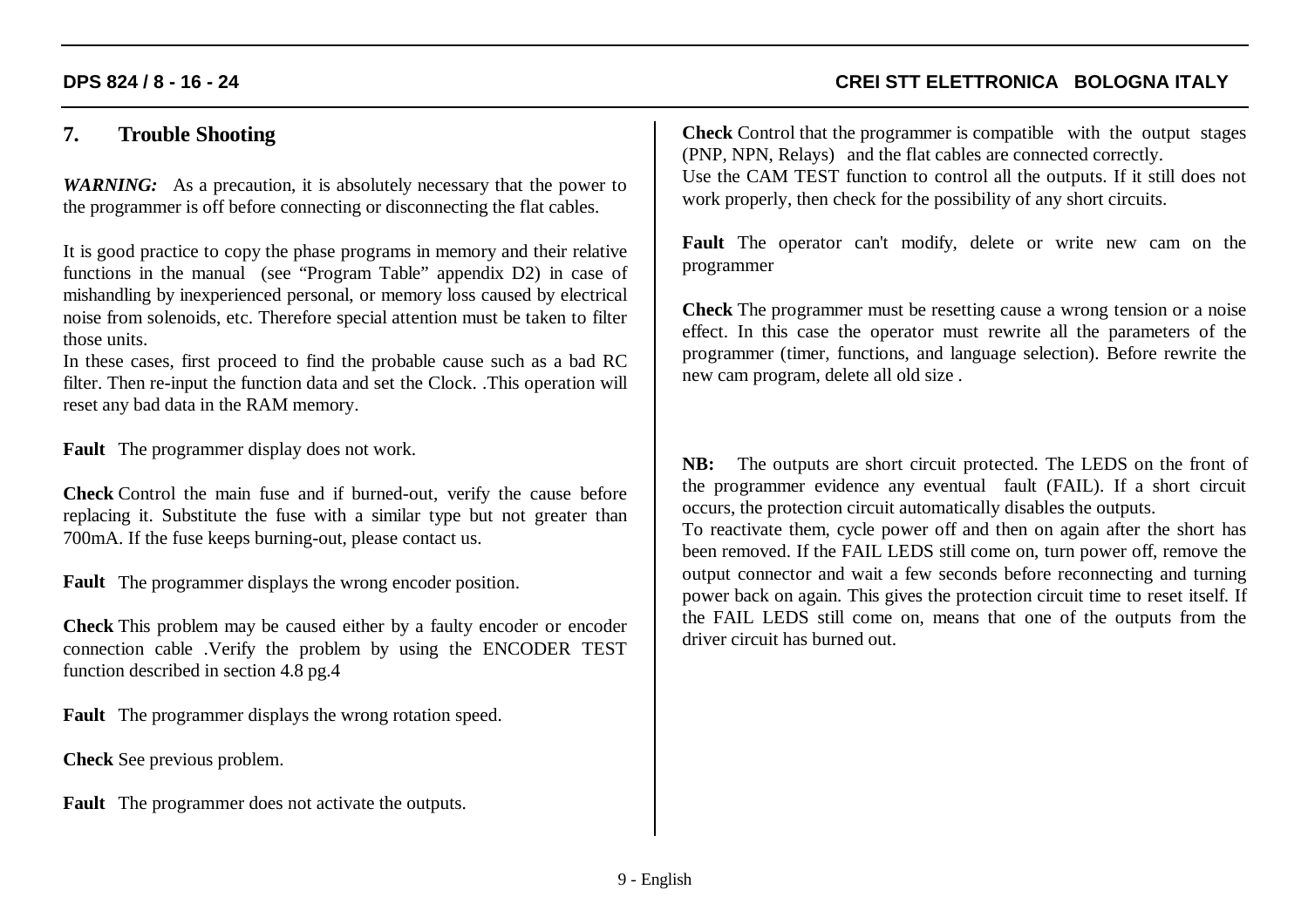#### **APPENDICE / ENCLOSURE / PIECE JOINTE / ANLIEGEND A**

**Schema dimensionale - Layout drawing - Schema des dimension - Massbild**









| Modello | Fissaggio | Attacco         | A    | B  | $\sqrt{ }$<br>ι. | D  | E    | F     | G  | H     |
|---------|-----------|-----------------|------|----|------------------|----|------|-------|----|-------|
| IP54L   | flangia   | assial1e        | 65.5 | 65 | 6,3              | 14 | 20   | 31.75 | 10 | 52,42 |
| IP65LRC | flangia   | radiale         | 65.5 | 65 | 6.3              | 14 | 20   | 31.75 | 10 | 52.42 |
| IP65RA  | flangia   | assiale/radiale | 54.5 | 62 | 6.8              | 14 | 20   | 31.75 | 10 | 52,42 |
| IP54LE  | servo     | assiale         | 62   | 65 | 8                | 14 | 23.5 | 38    | 10 |       |
| IP65LE  | servo     | assiale         | 62   | 65 | 8                | 14 | 23,5 | 38    | 10 |       |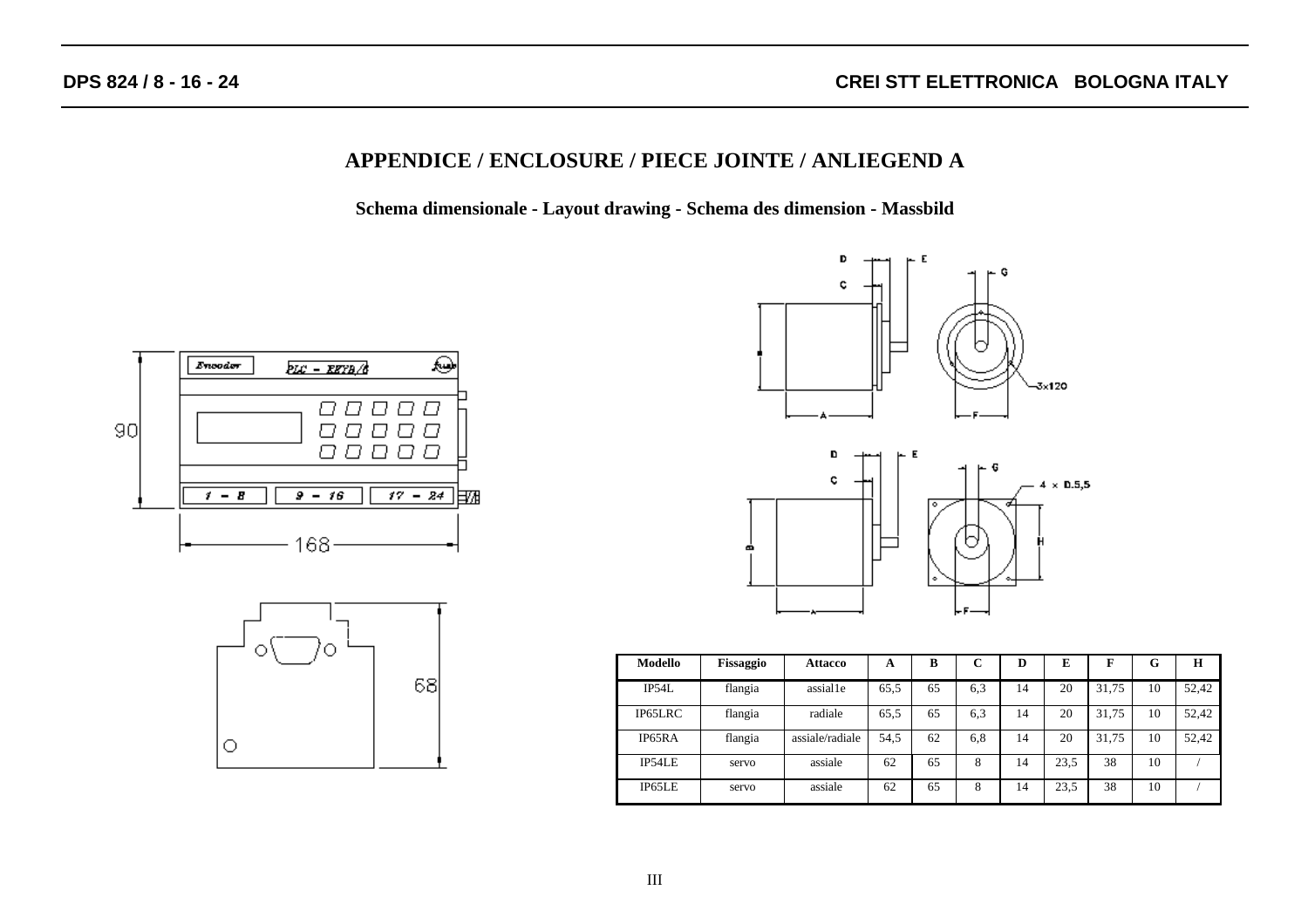#### **APPENDICE / ENCLOSURE / PIECE JOINTE / ANLIEGEND B**

**Collegamento Encoder Programmatore / connection Encoder and Programmer / connexions encoder programmeur / anscluesse Enc.+Programmer**

| connettore encoder<br>mod.IP54L 15 poli<br>connecteur encoder<br>mod.IP54L 15 poles<br>encoderverbinder<br>mod.IP54L 15 polen<br>15 pole encoder<br>connector mod.IP54L | <b>Connettore</b><br>programmatore 15 poli<br>connecteur<br>programmeur 15 poles<br>verbinder<br>programmer 15 polen<br>15 pole programmer<br>connector | connettore encoder<br>mod.IP65L 19 poli<br>connecteur encoder<br>mod.IP65L 19 poles<br>encoderverbinder<br>mod.IP65L 19 polen<br>19 pole encoder<br>connector mod.IP65L |                  |
|-------------------------------------------------------------------------------------------------------------------------------------------------------------------------|---------------------------------------------------------------------------------------------------------------------------------------------------------|-------------------------------------------------------------------------------------------------------------------------------------------------------------------------|------------------|
| $\mathbf{1}$                                                                                                                                                            | $\mathbf{1}$                                                                                                                                            | A                                                                                                                                                                       | 1° bit encoder   |
| $\overline{c}$                                                                                                                                                          | $\overline{\mathbf{c}}$                                                                                                                                 | B                                                                                                                                                                       | $2°$ bit encoder |
| 3                                                                                                                                                                       | $\overline{3}$                                                                                                                                          | $\mathsf{C}$                                                                                                                                                            | 3° bit encoder   |
| $\overline{4}$                                                                                                                                                          | $\overline{4}$                                                                                                                                          | D                                                                                                                                                                       | 4° bit encoder   |
| 5                                                                                                                                                                       | 5                                                                                                                                                       | E                                                                                                                                                                       | 5° bit encoder   |
| 6                                                                                                                                                                       | 6                                                                                                                                                       | $\boldsymbol{F}$                                                                                                                                                        | 6° bit encoder   |
| 7                                                                                                                                                                       | 7                                                                                                                                                       | G                                                                                                                                                                       | 7° bit encoder   |
| 8                                                                                                                                                                       | 8                                                                                                                                                       | H                                                                                                                                                                       | 8° bit encoder   |
| 9                                                                                                                                                                       | 9                                                                                                                                                       | J                                                                                                                                                                       | 9° bit encoder   |
| 12                                                                                                                                                                      | 12                                                                                                                                                      | M                                                                                                                                                                       | nc.              |
|                                                                                                                                                                         |                                                                                                                                                         | $\mathbf N$                                                                                                                                                             | nc.              |
|                                                                                                                                                                         |                                                                                                                                                         | ${\bf S}$                                                                                                                                                               | nc.              |
| 15                                                                                                                                                                      | 15                                                                                                                                                      | T                                                                                                                                                                       | <b>GND</b>       |
| 13                                                                                                                                                                      | 13                                                                                                                                                      | U                                                                                                                                                                       | $+24$ Vcc        |
| 14                                                                                                                                                                      | 14                                                                                                                                                      | V                                                                                                                                                                       | $+24$ Vcc        |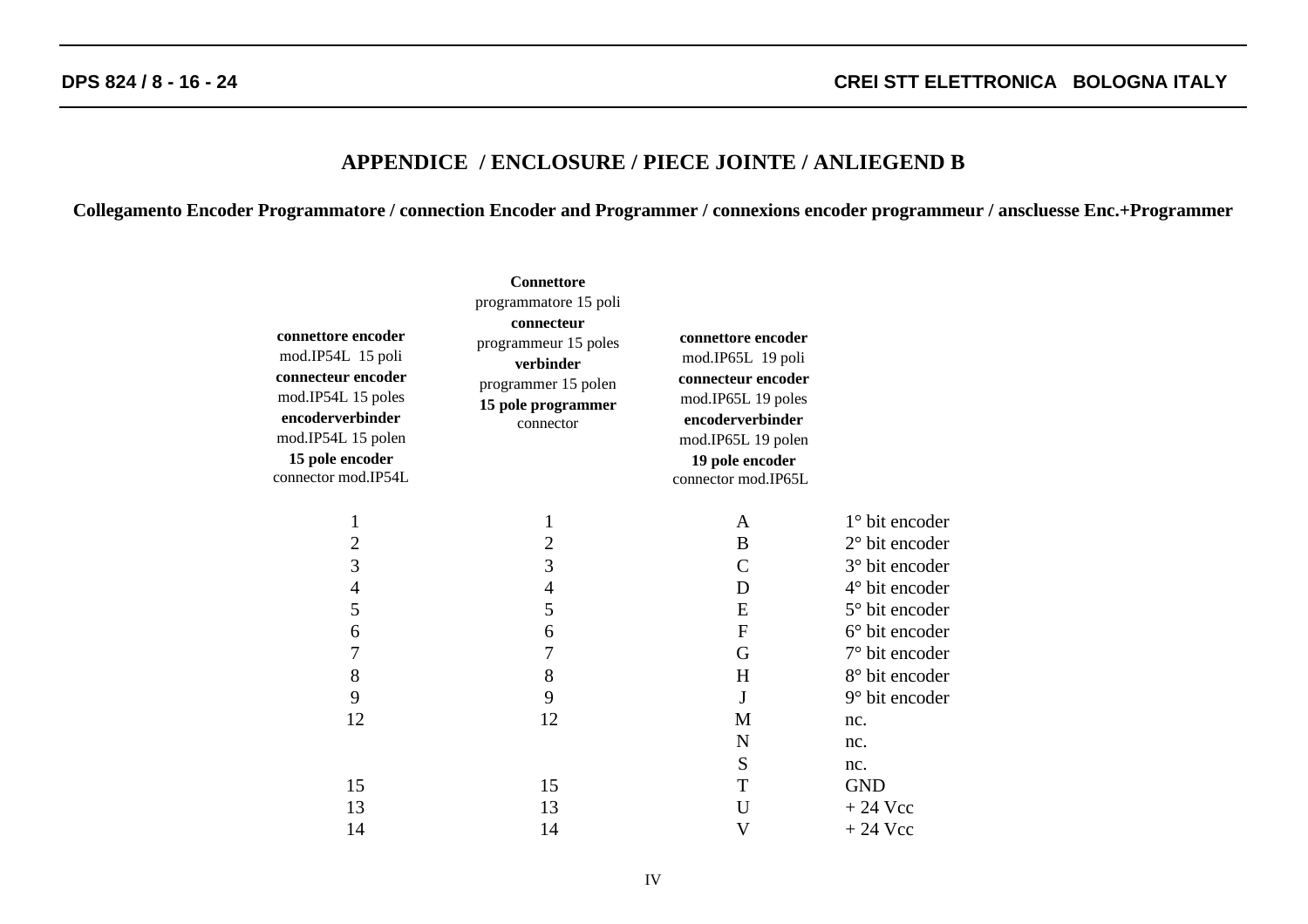## **APPENDICE / ENCLOSURE / PIECE JOIUNTE / ANLIEGEND C**

**Tabella degli anticipi - Advance Chart - Tableau Vavance - Tafel Voreilung**

# VELOCITA'(giri/min) - SPEED(RPM) - VITESSE(tours/min.) - GESCHWINDIGKEIT(drehzahl/min.)

|              | 50  | <b>100</b> | 150 | 200 | 250 | 300             | 350            | 400            | 450            | 500 |
|--------------|-----|------------|-----|-----|-----|-----------------|----------------|----------------|----------------|-----|
| <b>GRADI</b> |     |            |     |     |     |                 |                |                |                |     |
| <b>10</b>    | 33  | 16         | 11  | 8   | 6   | $5\overline{)}$ | $\overline{4}$ | $\overline{4}$ | 3              | 3   |
| 20           | 66  | 33         | 22  | 16  | 13  | 11              | 9              | 8              | $\overline{7}$ | 6   |
| 30           | 100 | 50         | 33  | 25  | 20  | 16              | 14             | 12             | 11             | 10  |
| 40           | 133 | 66         | 44  | 33  | 26  | 22              | 19             | 16             | 14             | 13  |
| 50           | 166 | 83         | 55  | 41  | 33  | 27              | 23             | $20\,$         | 18             | 13  |
| 60           | 200 | 100        | 66  | 50  | 40  | 33              | 28             | 25             | 22             | 20  |
| 70           | 233 | 116        | 77  | 58  | 46  | 38              | 33             | 29             | 25             | 33  |
| 80           | 266 | 133        | 89  | 66  | 53  | 44              | 38             | 33             | 29             | 26  |
| 90           | 300 | 150        | 100 | 75  | 60  | 50              | 42             | 37             | 33             | 30  |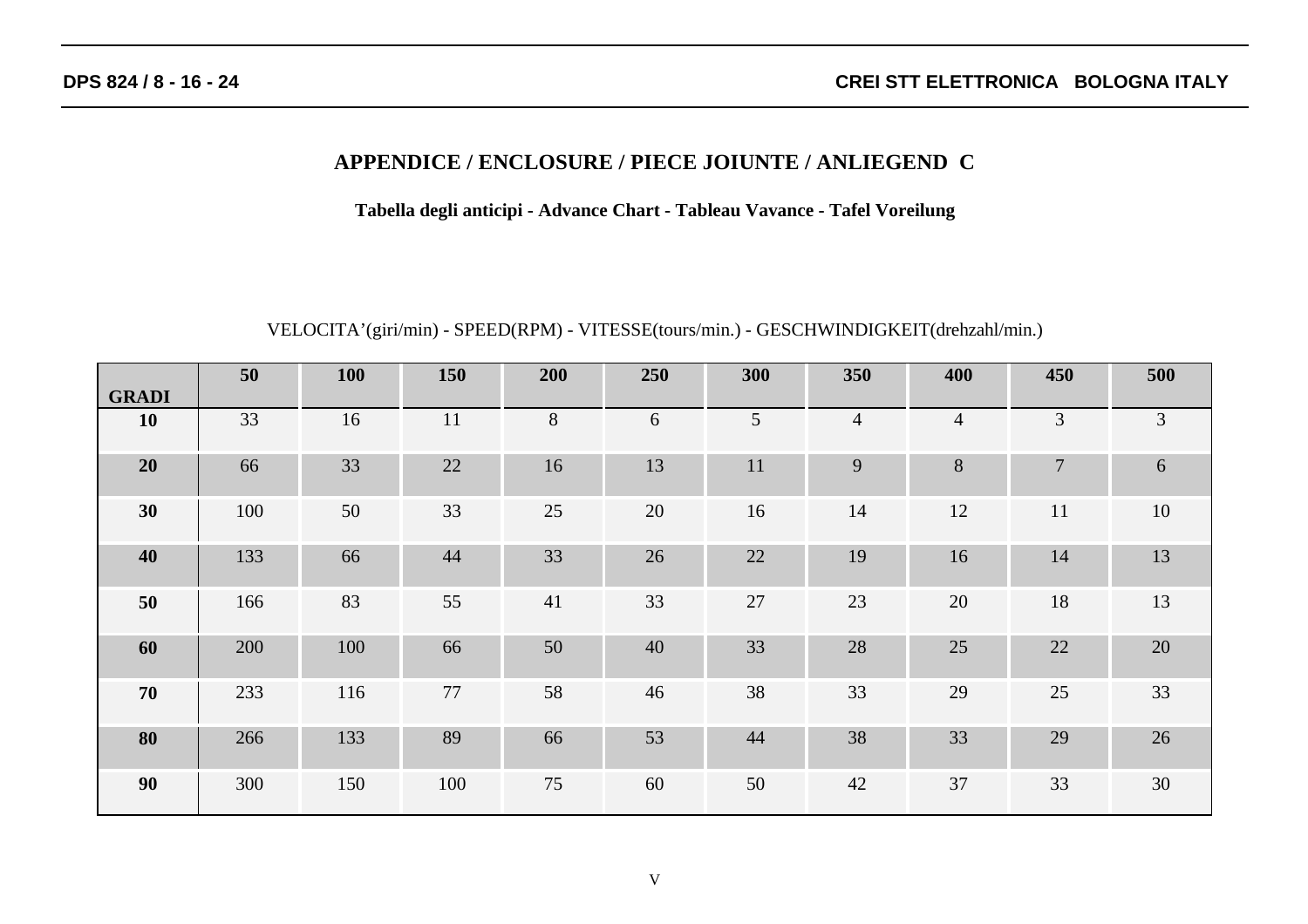## **APPENDICE / ENCLOSURE / PIECE JOINTE / ANLIEGEND D**

**Schema di collegamento porta seriale PC -> DPS - Cable connection serial Port PC -> DPS**

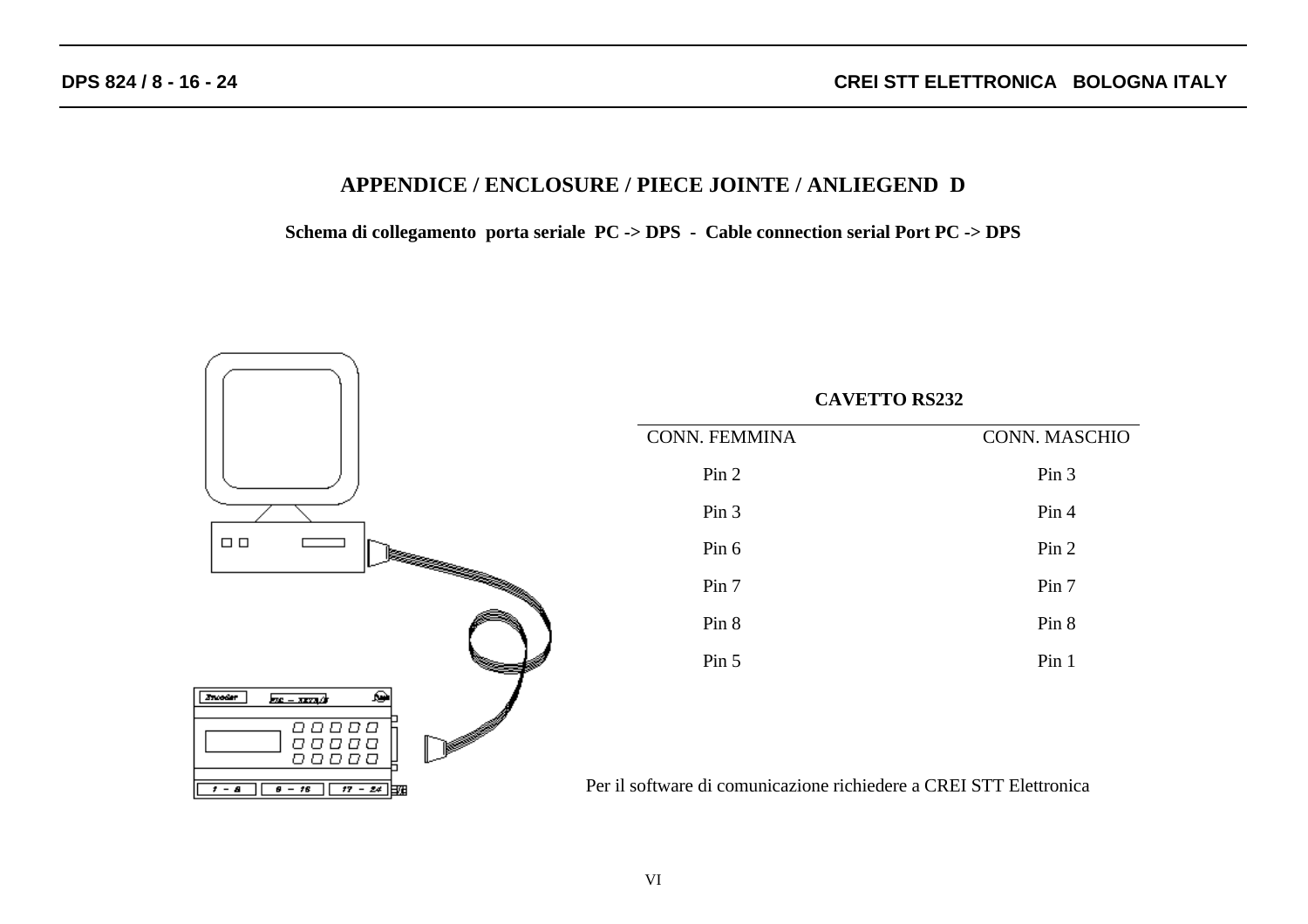## **APPENDICE / ENCLOSURE / PIECE JOINTE / ANLIEGEND E**

**Scheda programmi - Program table - Carte des programations - Programmkarte**

| CAM            | PHASE 1 |     | PHASE 1 |     | PHASE 1 |     | PHASE 1 |     | PHASE 1 |     | PHASE 1 |     | PHASE 1 |     | PHASE 1 |            |
|----------------|---------|-----|---------|-----|---------|-----|---------|-----|---------|-----|---------|-----|---------|-----|---------|------------|
|                | ON      | OFF | ON      | OFF | ON      | OFF | ON      | OFF | ON      | OFF | ON      | OFF | ON      | OFF | ON      | <b>OFF</b> |
| $\mathbf{1}$   |         |     |         |     |         |     |         |     |         |     |         |     |         |     |         |            |
| $\sqrt{2}$     |         |     |         |     |         |     |         |     |         |     |         |     |         |     |         |            |
| $\mathfrak{Z}$ |         |     |         |     |         |     |         |     |         |     |         |     |         |     |         |            |
| $\overline{4}$ |         |     |         |     |         |     |         |     |         |     |         |     |         |     |         |            |
| $\mathfrak{S}$ |         |     |         |     |         |     |         |     |         |     |         |     |         |     |         |            |
| 6              |         |     |         |     |         |     |         |     |         |     |         |     |         |     |         |            |
| $\overline{7}$ |         |     |         |     |         |     |         |     |         |     |         |     |         |     |         |            |
| $\,8\,$        |         |     |         |     |         |     |         |     |         |     |         |     |         |     |         |            |
| 9              |         |     |         |     |         |     |         |     |         |     |         |     |         |     |         |            |
| $10\,$         |         |     |         |     |         |     |         |     |         |     |         |     |         |     |         |            |
| 11             |         |     |         |     |         |     |         |     |         |     |         |     |         |     |         |            |
| 12             |         |     |         |     |         |     |         |     |         |     |         |     |         |     |         |            |
| 13             |         |     |         |     |         |     |         |     |         |     |         |     |         |     |         |            |
| 14             |         |     |         |     |         |     |         |     |         |     |         |     |         |     |         |            |
| 15             |         |     |         |     |         |     |         |     |         |     |         |     |         |     |         |            |
| 16             |         |     |         |     |         |     |         |     |         |     |         |     |         |     |         |            |
| 17             |         |     |         |     |         |     |         |     |         |     |         |     |         |     |         |            |
| 18             |         |     |         |     |         |     |         |     |         |     |         |     |         |     |         |            |
| 19             |         |     |         |     |         |     |         |     |         |     |         |     |         |     |         |            |
| $20\,$         |         |     |         |     |         |     |         |     |         |     |         |     |         |     |         |            |
| 21             |         |     |         |     |         |     |         |     |         |     |         |     |         |     |         |            |
| 22             |         |     |         |     |         |     |         |     |         |     |         |     |         |     |         |            |
| 23             |         |     |         |     |         |     |         |     |         |     |         |     |         |     |         |            |
| 24             |         |     |         |     |         |     |         |     |         |     |         |     |         |     |         |            |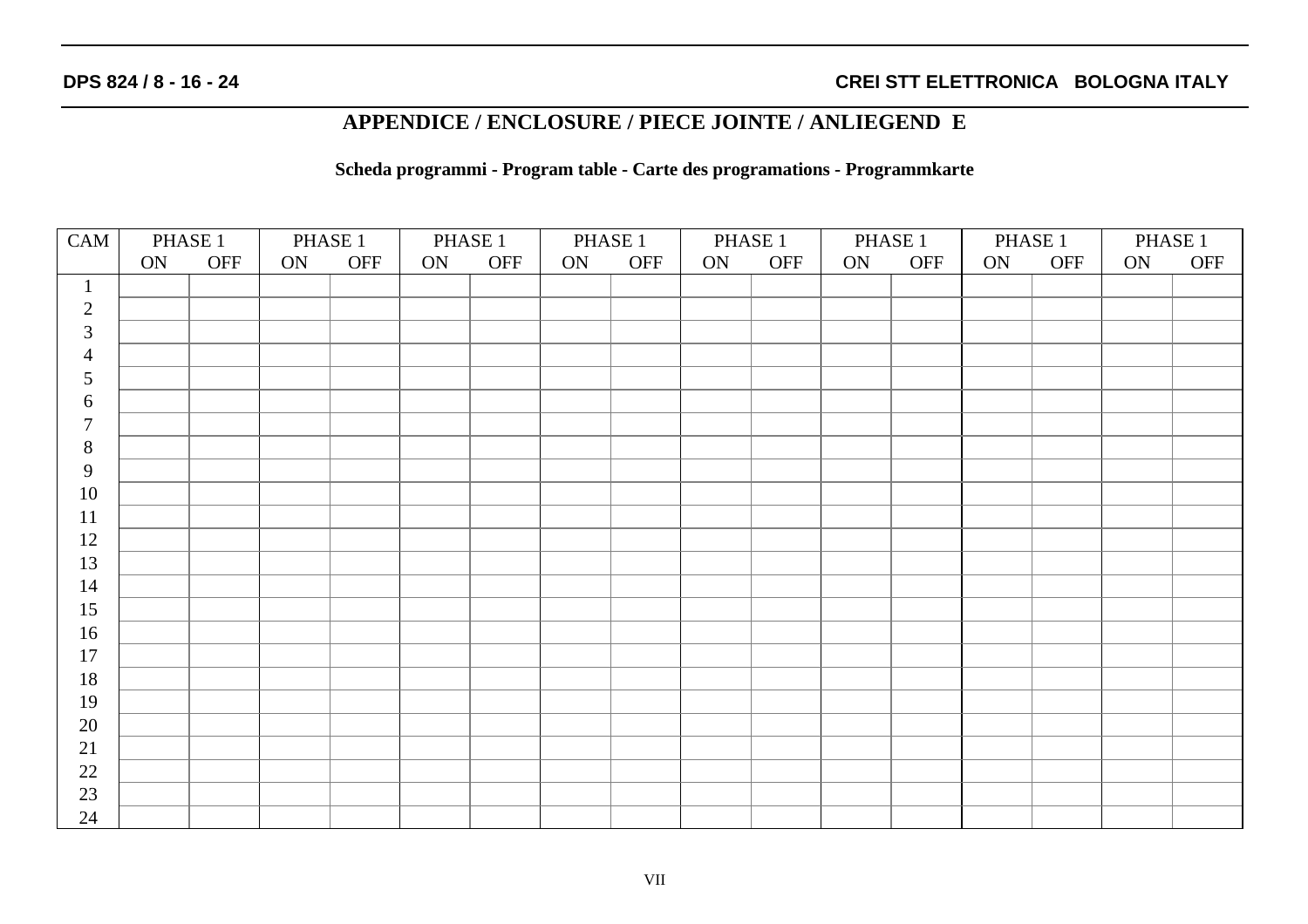| <b>GRADI DI SFASAMENTO</b>  | VELOCITA'              | <b>SENSO DI ROTAZIONE</b>   |
|-----------------------------|------------------------|-----------------------------|
| <b>DISPLACEMENT DEGREES</b> | <b>SPEED</b>           | <b>REVOLUTION DIRECTION</b> |
| DEGRES DE PHASAGE           | <b>VITESSE</b>         | <b>SENS DE ROTATION</b>     |
| VERSCHIEBUNGSGRADE          | <b>GESCHWINDIGKEIT</b> | DREHRICHTUNG                |

ANTICIPO LINEARE AUTOMATICO:

AUTOMATIC LINEAR ADVANCE :

AVANCE LINEAIRE AUTOMATIQUE :

#### LINEAR AUTOMATISCHE VOREILUNG :

| Banco 1 |  |        |          |                |  |             |  |   |   |    |              |    |    |    |    |    |    |    |    |    |    |    |    |    |
|---------|--|--------|----------|----------------|--|-------------|--|---|---|----|--------------|----|----|----|----|----|----|----|----|----|----|----|----|----|
| Banco 2 |  |        |          |                |  |             |  |   |   |    |              |    |    |    |    |    |    |    |    |    |    |    |    |    |
| Banco 3 |  |        |          |                |  |             |  |   |   |    |              |    |    |    |    |    |    |    |    |    |    |    |    |    |
| Camma   |  | ◠<br>┕ | <u>ب</u> | $\overline{4}$ |  | $\mathbf b$ |  | 8 | Q | 10 | $\mathbf{r}$ | 12 | 13 | 14 | 15 | 16 | 17 | 18 | 19 | 20 | 21 | 22 | 23 | 24 |